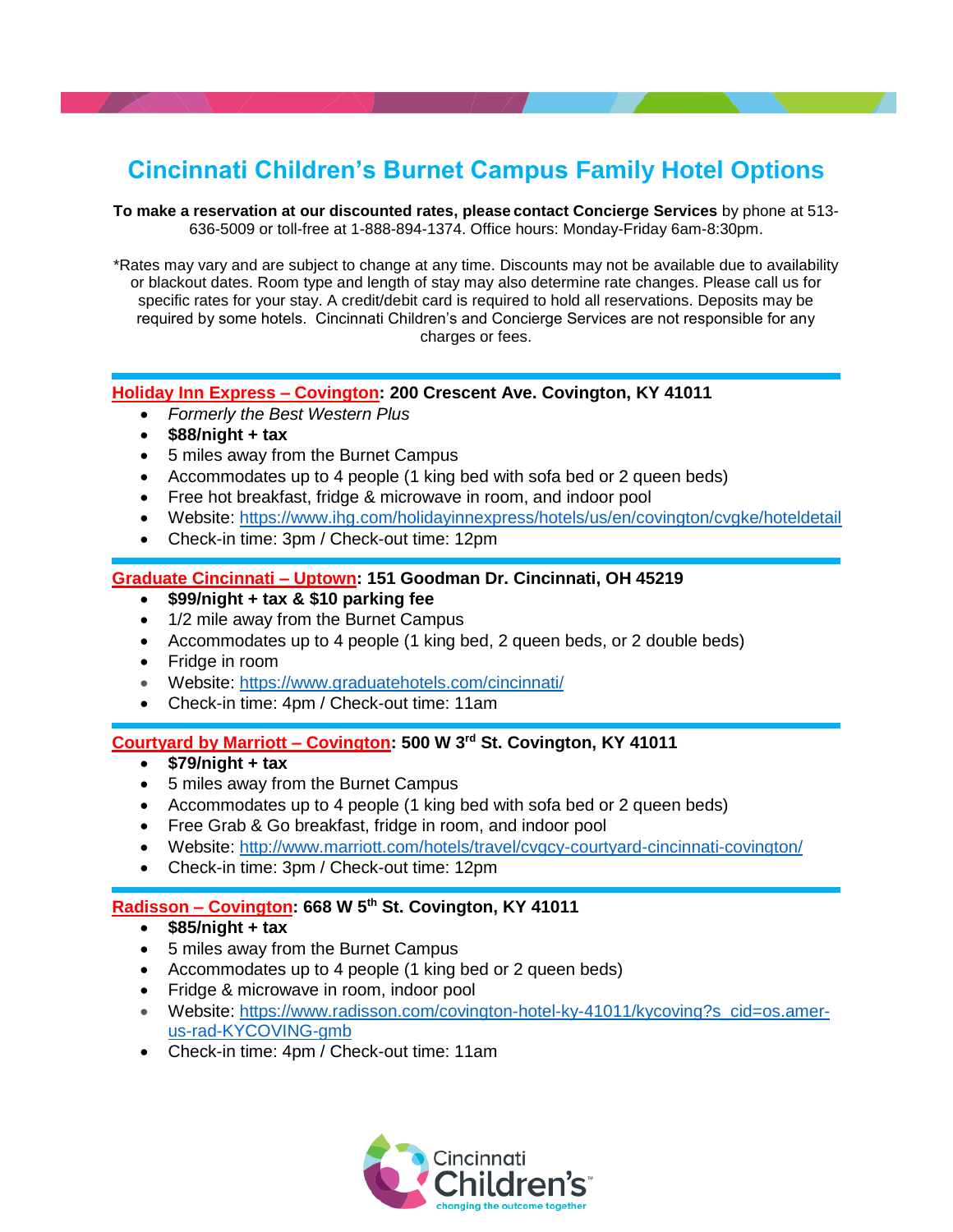## **Fairfield Inn – Uptown: 2500 Market St. Cincinnati, OH 45219**

- **\$99-109/night + tax & \$12 parking fee**
- 2 miles away from the Burnet Campus
- Accommodates up to 4 people (1 king or 2 queen beds/room or suite with 1 king and sofa bed)
- Free hot breakfast, fridge & microwave in room (full kitchen in King Suite), and indoor pool
- Website: [http://www.marriott.com/hotels/travel/cvgmt-fairfield-inn-and-suites-cincinnati](http://www.marriott.com/hotels/travel/cvgmt-fairfield-inn-and-suites-cincinnati-uptown-university-area/?app=resvlink)[uptown-university-area/?app=resvlink](http://www.marriott.com/hotels/travel/cvgmt-fairfield-inn-and-suites-cincinnati-uptown-university-area/?app=resvlink)
- Check-in time: 3pm / Check-out time: 11am

## **Sonesta Suites – Blue Ash: 2670 East Kemper Rd. Cincinnati, OH 45241**

- **\$95-129/night + tax**
- 17 miles from the Burnet Campus
- Accommodates up to 6 people (1-bedroom suites and 2-bedroom suites)
- Free hot breakfast, full kitchen in room, and outdoor pool
- Website: [https://www.sonesta.com/us/ohio/blue-ash/sonesta-es-suites-cincinnati-blue](https://www.sonesta.com/us/ohio/blue-ash/sonesta-es-suites-cincinnati-blue-ash)[ash](https://www.sonesta.com/us/ohio/blue-ash/sonesta-es-suites-cincinnati-blue-ash)
- Check in time: 3pm / Check out time: 12pm

## **Holiday Inn – Covington: 600 W 3rd St. Covington, KY 41011**

- **\$79/night + tax**
- 5 miles away from the Burnet Campus
- Accommodates up to 4 people (1 king bed with sofa bed or 2 double beds)
- Free grab & go breakfast, fridge and microwave in room, and outdoor pool
- Website:<https://www.ihg.com/holidayinn/hotels/us/en/covington/cvgrf/hoteldetail?>
- Check-in time: 3pm / Check-out time: 11am

### **Wingate by Wyndham – Blue Ash: 4320 Glendale Milford Rd. Cincinnati, OH 45242**

- **\$75/night + tax**
- 13 miles away from the Burnet Campus
- Accommodates up to 4 people (1 king bed with sofa bed or 2 queen beds)
- Free hot breakfast, fridge and microwave in room, and indoor pool
- Across the street from Blue Ash Summit Park (3 restaurants, state of the art playground, nature trails, and free observation tower)
- Website: [http://www.wingatecinci.com](http://www.wingatecinci.com/)
- Check-in time: 3pm / Check-out time: 11am

### **Sonesta Suites – Sharonville West: 11689 Chester Rd. Cincinnati, OH 45246**

- **\$89-129/night + tax**
- 12 miles away from the Burnet Campus
- Accommodates up to 6 people (studio suite or 2-bedroom loft suite)
- Free hot breakfast, full kitchen in room, and outdoor pool
- Website: [https://www.sonesta.com/us/ohio/cincinnati/sonesta-es-suites-cincinnati](https://www.sonesta.com/us/ohio/cincinnati/sonesta-es-suites-cincinnati-sharonville-west/)[sharonville-west/](https://www.sonesta.com/us/ohio/cincinnati/sonesta-es-suites-cincinnati-sharonville-west/)
- Check in time: 3 pm / Check out time: 12pm

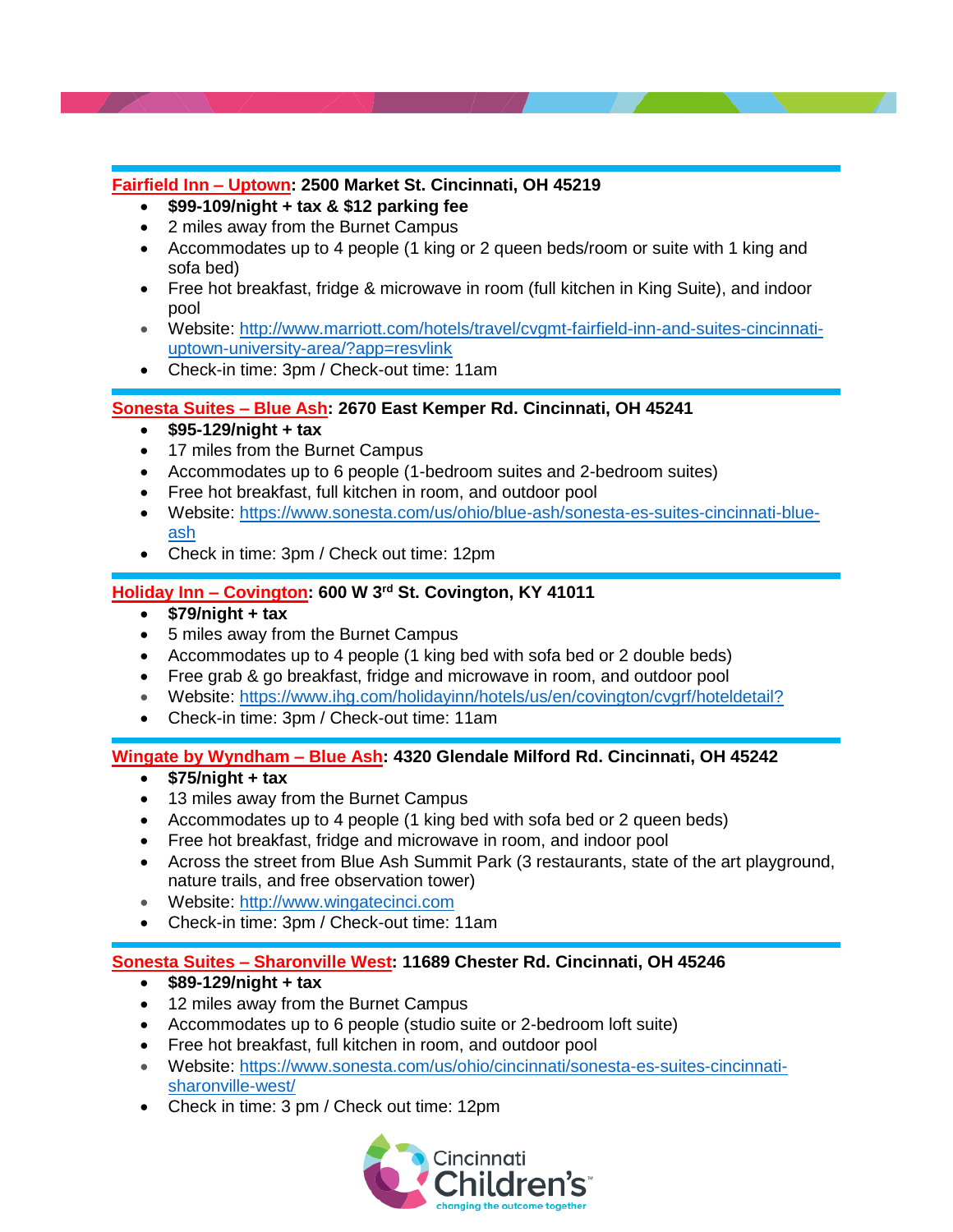**Hilton Garden Inn – Midtown/Xavier University: 2145 Dana Ave. Cincinnati, OH 45207**

- **\$119/night + tax**
- 3 miles away from the Burnet Campus
- Accommodates up to 4 people (1 king bed or 2 queen beds)
- Fridge & microwave in room, indoor pool
- Website:<https://www.hilton.com/en/hotels/cvgmdgi-hilton-garden-inn-cincinnati-midtown/>
- Check-in time: 3pm / Check-out time: 11am

### **Homewood Suites – Oakley: 4605 Factory Colony Ln. Cincinnati, OH 45209**

- **\$119-189/night + tax**
- 6 miles away from the Burnet Campus
- Accommodates up to 6 people (studio, 1-bedroom suite, or 2-bedroom suite)
- Free hot breakfast, full kitchen in room, and indoor pool
- Website: [https://www.hilton.com/en/hotels/cvgmthw-homewood-suites-cincinnati](https://www.hilton.com/en/hotels/cvgmthw-homewood-suites-cincinnati-midtown/?SEO_id=GMB-HW-CVGMTHW)[midtown/?SEO\\_id=GMB-HW-CVGMTHW](https://www.hilton.com/en/hotels/cvgmthw-homewood-suites-cincinnati-midtown/?SEO_id=GMB-HW-CVGMTHW)
- Check-in time: 3pm / Check-out time: 12pm

## **Extended Stay America - Covington: 650 W 3rd St. Covington, KY 41011**

- **\$72-82/night + tax**
- 5 miles away from the Burnet Campus
- Accommodates up to 4 people (1 queen bed or 2 double beds)
- Free grab & go breakfast and full kitchen in room
- Website: <https://www.extendedstayamerica.com/hotels/oh/cincinnati/covington>
- Check-in time: 3pm / Check-out time: 11am

# **Holiday Inn Express – Newport/Bellevue: 110 Landmark Dr. Bellevue, KY 41073**

- **\$82/night + tax**
- 5 miles away from the Burnet Campus
- Accommodates up to 4 people (1 king bed or 2 queen beds)
- Free Hot breakfast, fridge and microwave in room, and indoor pool
- Website: <https://www.ihg.com/holidayinnexpress/hotels/us/en/bellevue/cvgbv/hoteldetail>
- Check-in time: 3pm / Check-out time: 11am

# **Sonesta Suites – Sharonville East: 2670 E Kemper Rd. Cincinnati, OH 45241**

- **\$89-129/night + tax**
- 13 miles away from the Burnet Campus
- Accommodates up to 4 people (1 king bed & sofabed or 2 queen beds). 2- and 3 bedroom suites possible with adjoining rooms.
- Free hot breakfast, full kitchen in room, and outdoor pool
- Website: [https://www.sonesta.com/us/ohio/cincinnati/sonesta-es-suites-cincinnati](https://www.sonesta.com/us/ohio/cincinnati/sonesta-es-suites-cincinnati-sharonville-east)[sharonville-east](https://www.sonesta.com/us/ohio/cincinnati/sonesta-es-suites-cincinnati-sharonville-east)
- Check-in time: 3pm / Check-out time: 12pm